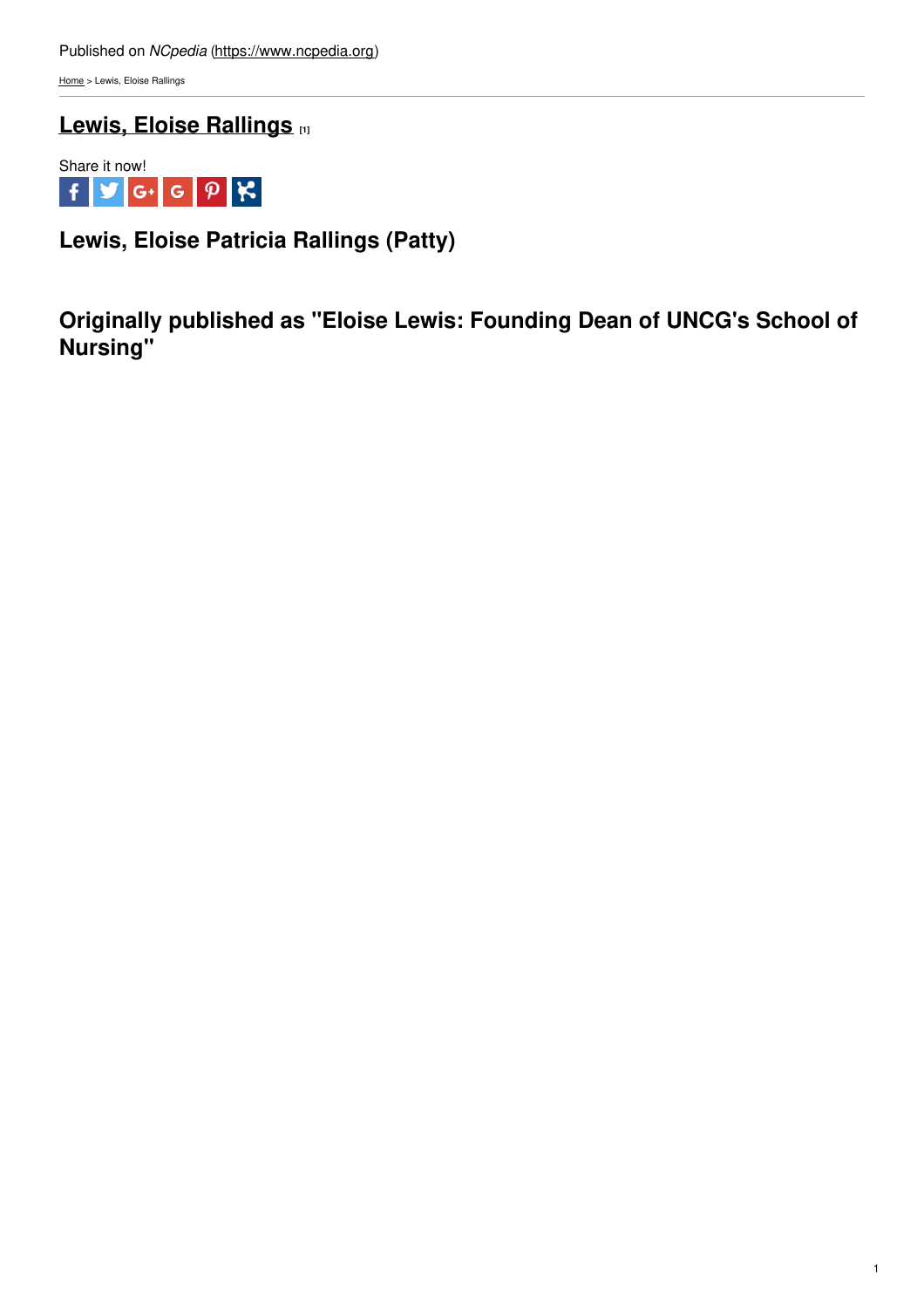

Photograph of Dr. Eloise Rallings Lewis during her time as the dean of UNCG's School of Nursing. From 1968 edition of Pine needles, courtesy of North Carolina Digital [Heritage](https://lib.digitalnc.org/record/28157?ln=en#?c=0&m=0&s=0&cv=96&r=0&xywh=-197%2C0%2C4910%2C2983) Center. [2]by Erin Lawrimore, 2016

Reprinted with permission.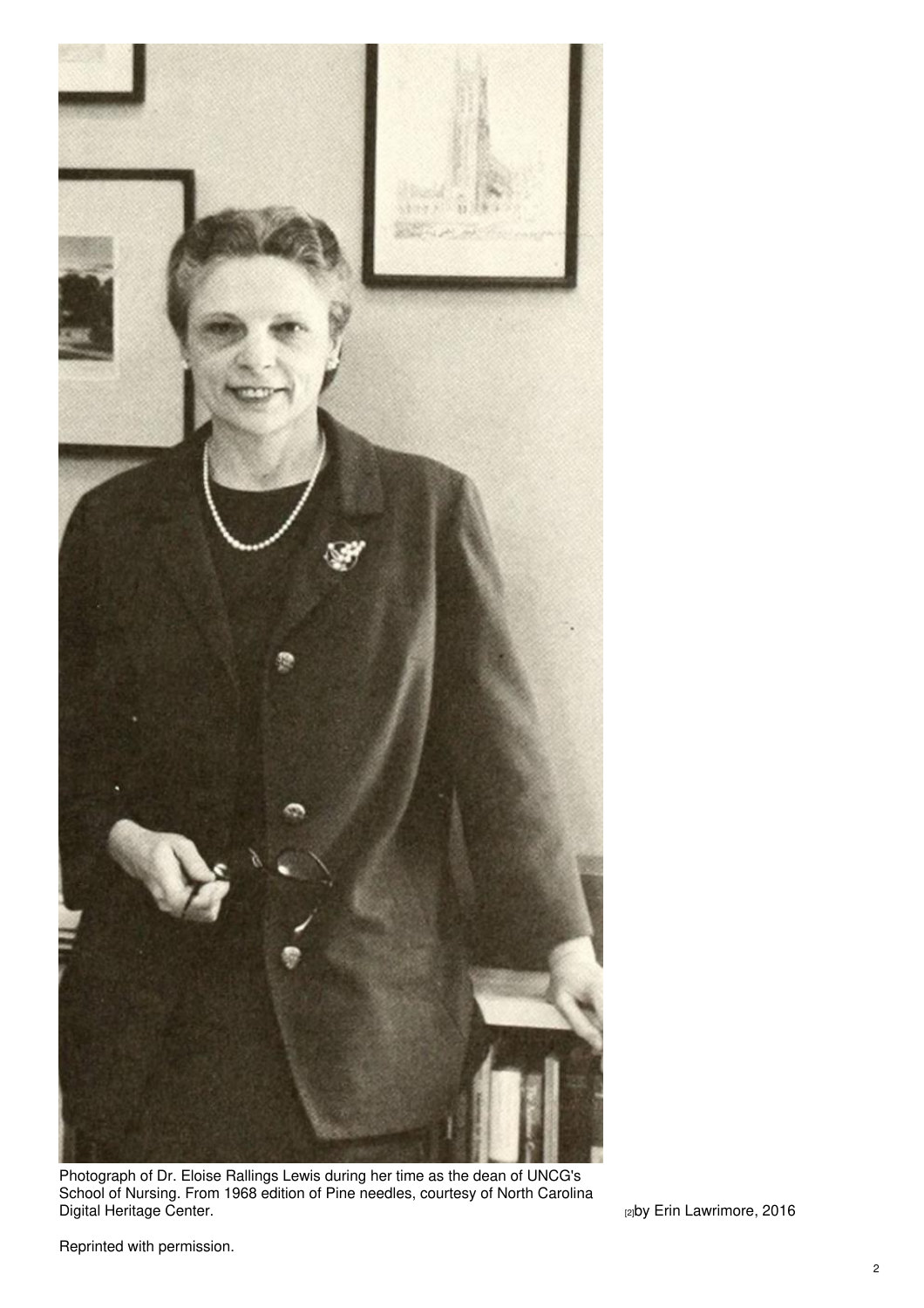Eloise Patricia Rallings Lewis was born on April 22, 1920 in Pageland, South Carolina, the fourth daughter of Dr. and Mrs. J. Monroe Rallings, a country medical practitioner and a college speech teacher. She graduated from Pageland High School in 1936. Lewis attended Winthrop College (now Winthrop University) in Rock Hill, South Carolina, for two years, and then transferred in 1938 to Vanderbilt University in Nashville, Tennessee. She graduated in 1941 from their hospital school program.

After her graduation from Vanderbilt, Lewis moved immediately into the world of education, serving on the faculty of the Women's Medical College School of Nursing in Philadelphia from 1941 until 1943. From 1943 to 1945, she was an instructor at Johns Hopkins University in Baltimore, Maryland.

In the Spring of 1945, however, Lewis left academia to join the Army Nurse Corps. After attending basic training at Fort Lee in Virginia, she became the assistant director of the Cadet Nurse Corps at the Valley Forge General Hospital in Phoenixville, Pennsylvania, which was a primary burn and blind center. She was discharged in December 1945 as a first lieutenant.

After leaving the Army Nurse Corps, Lewis returned to teaching, serving on the faculty at the University of Pennsylvania from 1946 until 1952. She also earned her master's degree in education from Penn in 1951. In 1953, she became a charter member of the faculty at the School of [Nursing](https://nursing.unc.edu/) [3] at UNC [Chapel](https://www.ncpedia.org/university-north-carolina-chapel-hi) Hill [4]. While teaching at Chapel Hill, she also earned a doctorate in education at Duke [University](https://www.ncpedia.org/duke-university)  $[5]$  in 1963.

At this same time, discussions began about the need for a second school of nursing in the state -- one that would be placed at [UNCG](https://www.ncpedia.org/university-north-carolina-greensbor) [6]. In 1964, the North Carolina legislature passed the "New Nurse [Practice](https://digital.ncdcr.gov/digital/collection/p249901coll22/id/322080) Act [7]," which laid the groundwork for the establishment of a baccalaureate in nursing degree at UNCG. The following year, on June 5, 1965, Governor Dan K. Moore, chair of the University of North Carolina Board of Trustees, pronounced the appropriation of monies for a four year program in nursing at UNCG. Eight months later on February 1, 1966, Eloise Lewis left Chapel Hill to become the first dean of the newly-created  $School$  of [Nursing](https://nursing.uncg.edu/) at UNC $G_{[8]}$ .



Portrait of Eloise Rallings Lewis taken during her time as the Assistant Director of Cadet Nurse Corps at Valley Forge General Hospital in 1945. Courtesy of UNCG

[University](http://libcdm1.uncg.edu/cdm/ref/collection/WVHP/id/876) Libraries. The Control of Nursing was served by Den Lewis's arrival, UNCG's new School of Nursing was headquartered in the basement of the campus infirmary building -- one of the least desirable campus locations. Lewis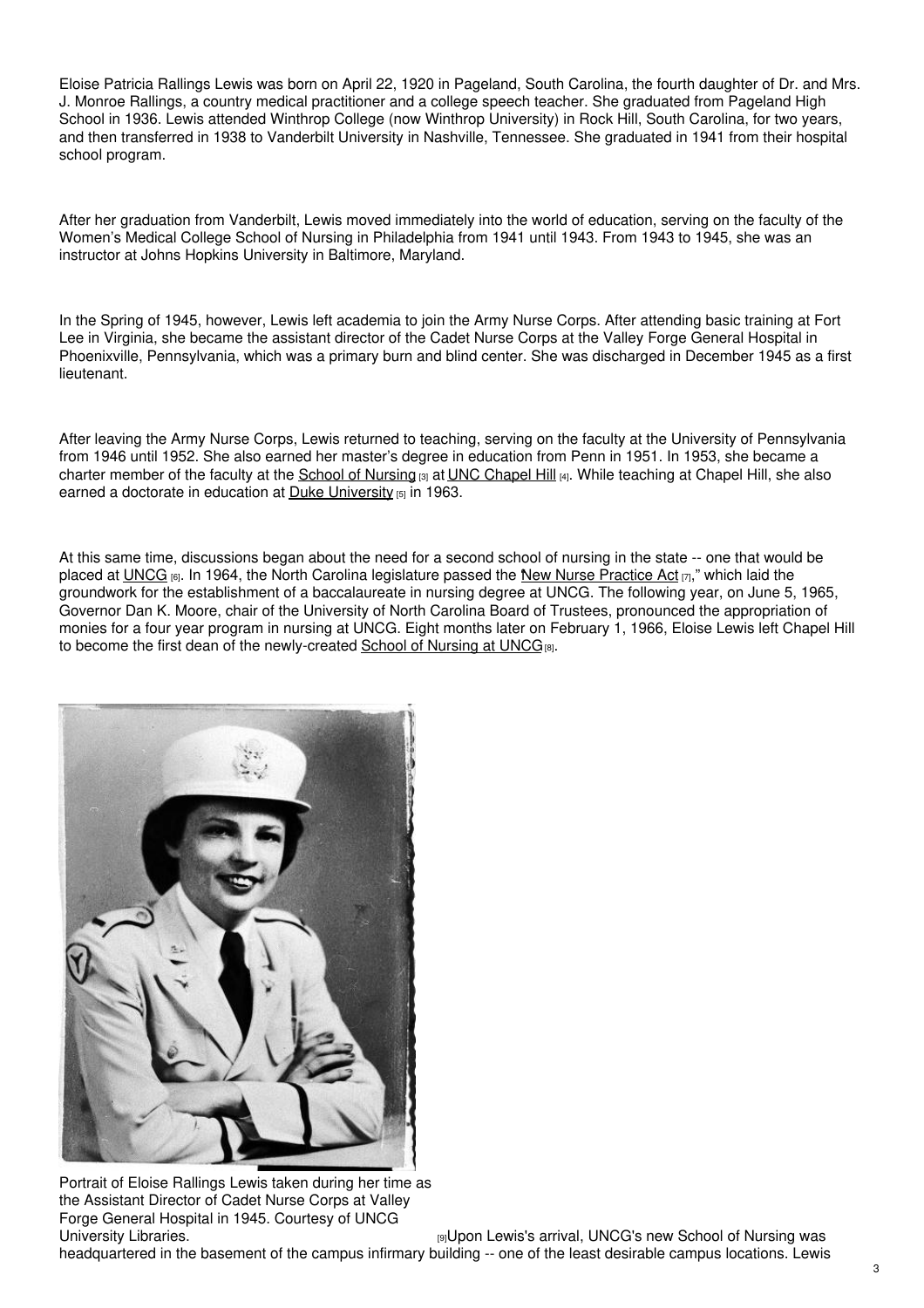purposefully chose this spot for the school as it proved the most promising base from which to negotiate construction of a new building. Her assumptions were correct, and in 1969, the university opened the new School of Nursing building on McIver Street, now known as the Moore Building.

Under Lewis's leadership, the School of Nursing grew quickly. On April 27, 1970, the School of Nursing was accredited by the [National](https://www.nln.org:443/) League of Nursing [10]. The following month, the first class of 18 students completes the requirements for the Bachelor of Science Degree in Nursing. The School was notified on July 30 that all graduates passed the State Board Examinations and were licensed to practice as registered nurses.

During her time as dean, Lewis also continued to be very active within the UNCG community and in various professional organizations. In 1976, she won the prestigious O Max [Gardner](https://provost.uncg.edu/gardner-award/) [11] award for excellence in teaching. She served as president of the American [Association](https://www.aacnnursing.org/) of Colleges of Nursing [12] from 1978 to 1980 and was the first editor of the Journal of Professional Nursing in the mid-1980s. She was also very active with hospice care in Greensboro and received numerous awards for her contributions to the nursing field, including four honorary degrees.

Lewis retired from her role as the founding dean of the School of Nursing in 1985 after holding the position for 19 years. She passed away in 1999. In 2008, she was inducted into the North Carolina Nursing Association's Hall of Fame. Upon her induction, a colleague noted, "Dean Lewis affected the lives of countless nursing students who have since graduated and become leaders in nursing not only in NC but around the world. I could go on listing hundreds of nurses that came through the University of North Carolina at Greensboro School of Nursing who to this day feel a common bond and connection because they were touched by Dean Lewis."

## **Additional Resources:**

Oral history interview with Eloise Patricia Rallings Lewis, 1999, by Hermann J. Trojanowski. The University of North Carolina at Greensboro, University Libraries. Accessed May 24, 2019. <http://libcdm1.uncg.edu/cdm/ref/collection/WVHP/id/4219> [13].

"North Carolina Nursing History." Eloise Lewis | North Carolina Nursing History | Appalachian State University. May 04, 2011. Accessed May 24, 2019. <https://nursinghistory.appstate.edu/biographies/eloise-lewis> [14].

## **Image Credit:**

*[Yearbook Photo of Dr. Eloise R. Lewis, head of School of Nursing].*1968. In Pine needles 1968. Page 92. Accessed May 24, [2019.https://lib.digitalnc.org/record/28157?ln=en#?c=0&m=0&s=0&cv=96&r=0&xywh=-470%2C-](https://lib.digitalnc.org/record/28157?ln=en#?c=0&m=0&s=0&cv=96&r=0&xywh=-470%2C-166%2C5456%2C3315)166%2C5456%2C3315 [15].

*[Portrait of Eloise Rallings Lewis, 1945].*1945. Photograph. Martha Blakeney Hodges Special Collections and University Archives, UNCG University Libraries, Greensboro. Accessed May 24, 2019. <http://libcdm1.uncg.edu/cdm/ref/collection/WVHP/id/876> [9].

**Subjects:** Post War 20th Century [\(1946-2000\)](https://www.ncpedia.org/category/subjects/post-war-20th-cen)<sup>[16]</sup> Nurses and [Nursing](https://www.ncpedia.org/category/subjects/nurses) [17] [Women](https://www.ncpedia.org/category/subjects/women) [18] **Authors:** [Lawrimore,](https://www.ncpedia.org/category/authors/lawrimore-erin) Erin [19] **Origin - location:** [Guilford](https://www.ncpedia.org/category/origin-location/piedmont-4) County [20] [Greensboro](https://www.ncpedia.org/category/origin-location/piedmon-21) [21] University of North Carolina at [Greensboro](https://www.ncpedia.org/category/origin-location/piedmon-37)<sup>[22]</sup>

22 May 2019 | Lawrimore, Erin